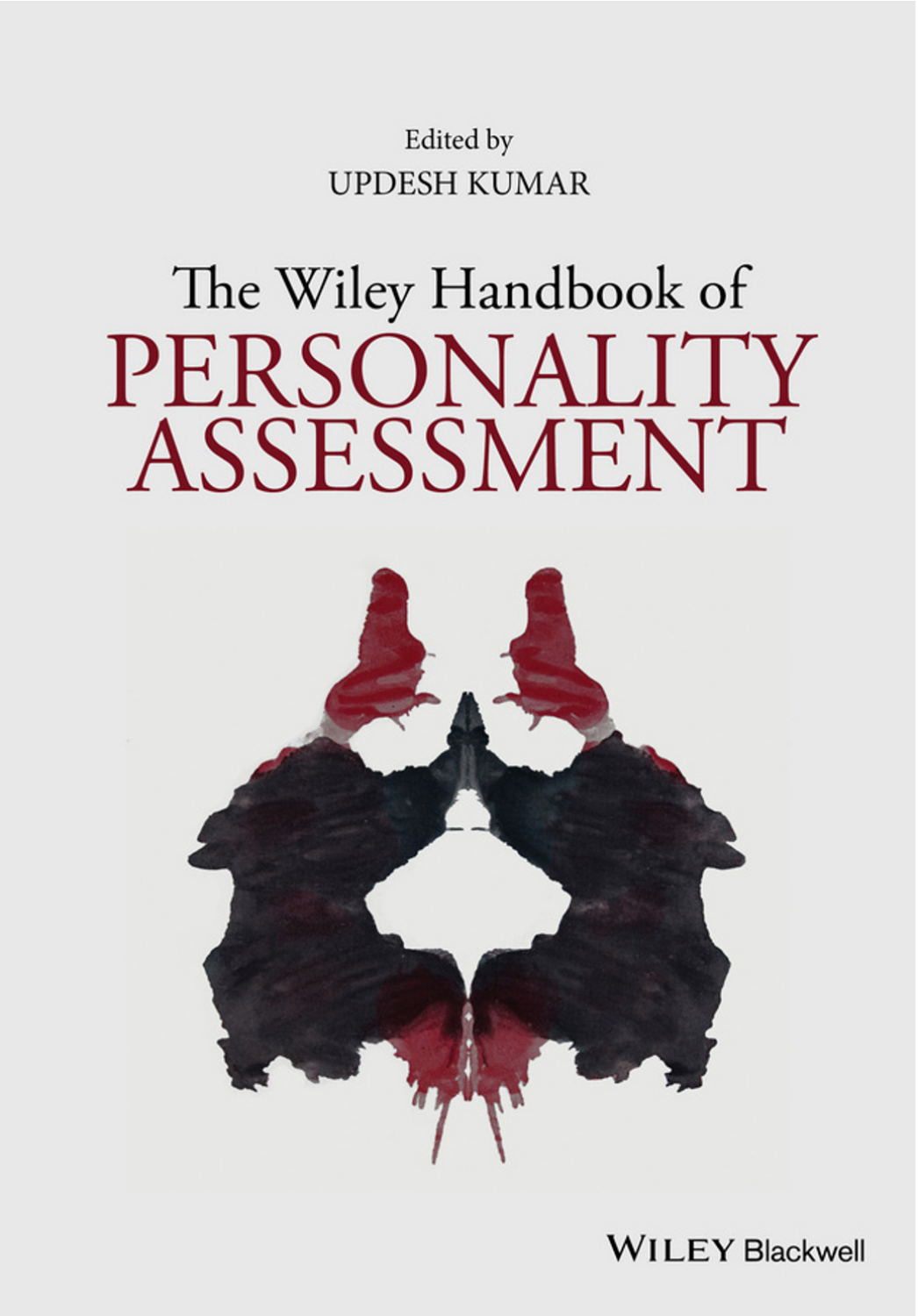## Therapeutic Assessment in Clinical and Counseling Psychology Practice

## Radhika Krishnamurthy

*Florida Institute of Technology, Florida, USA*

## Stephen E. Finn

*Center for Therapeutic Assessment, Austin, Texas, USA*

### Filippo Aschieri

*Università Cattolica del Sacro Cuore, Milan, Italy*

Psychological assessment has been a core component of clinical and counseling psychology since the formal development of these applied specialties. Spurred on by practical demands for selection and assignment of military recruits during World Wars I and II, the psychological testing movement gained momentum in the first half of the twentieth century. Testing practices of that era were inevitably shaped by the necessities and constraints of that time. Testing large numbers of individuals required expeditious methods, giving rise to the use of fixed test batteries as opposed to individually tailored assessments, and group testing approaches were developed to meet the need for rapid, large‐scale assessments. Although individual assessments prevailed within mental health treatment settings, they were shaped by the professional zeitgeist wherein the examiner was the dispassionate expert and the examinee was the *subject* of the evaluation. This stance was influenced by advances in statistical methods and psychometric studies in testing laboratories, which accorded the respectability of science to psychological methods. It fostered a test-centered (as opposed to person-centered) approach, and emphasized nomothetic over idiographic portrayals of examinees' functioning. The evaluating psychiatrist or psychologist, armed with knowledge of psychological theories and scientific methods, aspired to conduct an *objective* appraisal of the individual and tended to make diagnostic and dispositional determinations unilaterally.

Modifications to the testing approach came from several fronts, including psychoanalytic, interpersonal, humanistic, and phenomenological traditions, each of which critiqued the detached and superordinate role of the examiner. They offered alternative

*The Wiley Handbook of Personality Assessment*, First Edition. Edited by Updesh Kumar. © 2016 John Wiley & Sons, Ltd. Published 2016 by John Wiley & Sons, Ltd.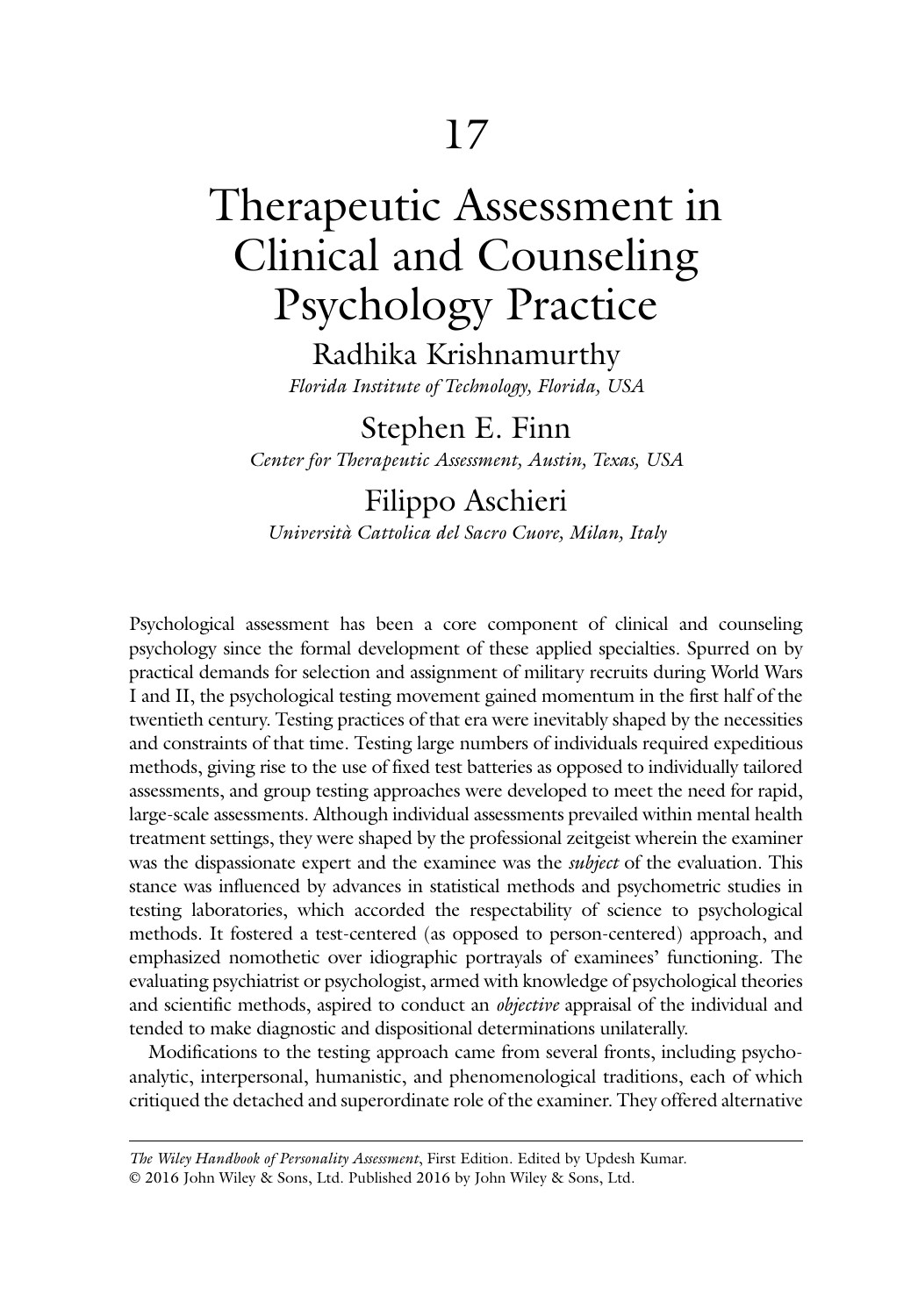perspectives on clients' contributions to the assessment and assessor–assessee interaction. Among mid‐century expositions of this nature were Schafer's (1954) discourse on the interpersonal dynamics of the testing situation, and Harrower's (1956) explication of a psychotherapeutic assessment technique, followed by Berg's (1984) delineation of a flexible and collaborative assessment process. A particularly strong push for a new direction came from Fischer's (1985/1994) individualized psychological assessment approach that evolved into a collaborative assessment method (e.g., Fischer, 2000), and Finn's (1996) development of an assessment-as-therapeuticintervention strategy that became formalized into Therapeutic Assessment (TA) (e.g., Finn, 2007). In Fischer's method, assessor and assessee actively collaborate, or "co‐labor," to achieve a productive understanding of the examinee (Fischer, 2000, p. 3), using testing and assessment as a means to explore his or her life world. In Finn's (2007) paradigm, assessor and assessee jointly generate questions to be addressed in the assessment, followed by a collaborative dialog about the findings that is designed to be transformative. Through these developments, the assessor's role has altered from that of sole decision‐maker to partner, and the assessee's role has evolved from passive recipient to active, informed participant in the assessment process. On these bases, TA today represents an example of effective integration of empirically oriented techniques within a reflexive, post-modern epistemological framework (Aschieri, 2012a).

#### **Principles and Methods**

TA relies on humanistic/phenomenological and intersubjective principles. TA is, in humanistic/phenomenological terms, a hermeneutic cycle (Husserl, 1962): a process in which two observers produce a co-constructed understanding by sharing observations (e.g., focusing on problems in the client's life, or on a score or a behavior during a test), frame the observations into different contexts (e.g., the client's life, the experience of the assessor, the client's and the assessor's values, the client's and the assessor's lay or professional theories, the task and processes elicited by the test), and test the adequacy of the conclusions through new observations. Psychological tests are crucial elements of TA as they represent controlled environments to observe and define reality (e.g., by reaching a mutually agreed definition of the problem at hand in the assessment), to understand and contextualize the problem (e.g., by pondering the meaning of the same result across different tests, or the meaning of different behaviors and responses in tests that measure the same construct in different manners), and to intervene with clients' problematic behaviors (e.g., by asking clients to change their approach or to try out new behaviors to a test).

The contribution of the assessor in the assessment process is understood through intersubjective principles. Building on Stolorow (Stolorow, Brandchaft, & Atwood, 1987) and Bromberg's (2012) assumptions about psychotherapeutic processes, in TA assessors see themselves as co-participants in their clients' assessments and use their personal histories, values, and emotions in sessions to promote an authentic encounter with clients.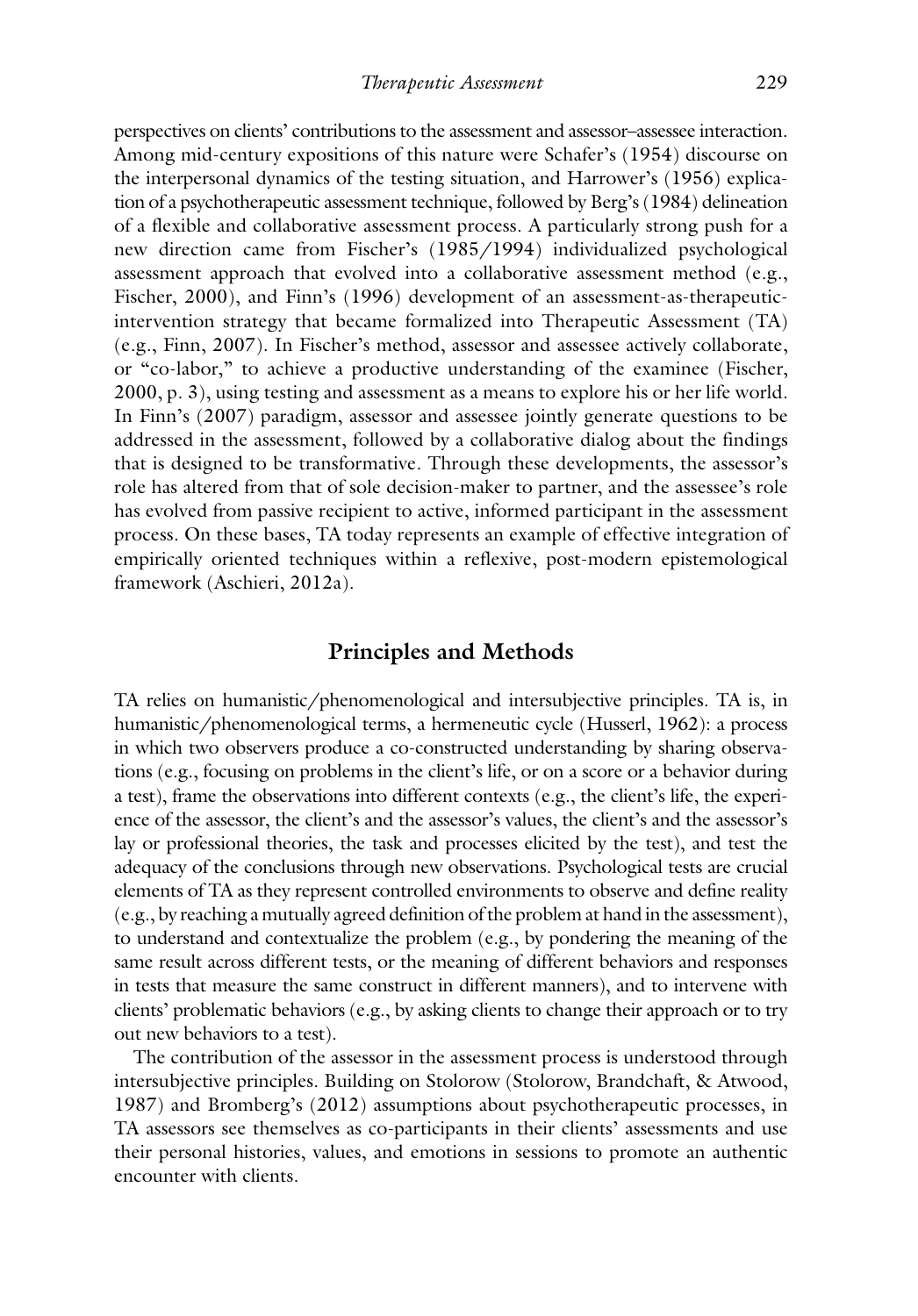#### **Steps of a Therapeutic Assessment**

There are currently four models of TA tailored to work with adults, families with children (TA‐C), families with adolescents (TA‐A), and couples. Virtually every TA begins with an initial telephone contact in which the assessor asks clients to think of questions they have about themselves and their problems, which they hope to have answered through the assessment. The assessor then sends clients reading material regarding the main features of the assessment, and provides space in the first session to address doubts about the procedures, the length and the costs of the process, confidentiality, and so on. The main goal of the first session is to establish a collaborative relationship between assessor and client and then co‐develop Assessment Questions – individualized questions that capture puzzles, issues, and problems that bother clients or referring professionals (such as: "Why I can't tolerate long-term relationships?" or "How can I get past my laziness and finish my degree?" or "Why is our child so afraid of the dark?"). By asking clients what they want to learn about their problems, assessors elicit curiosity, introspection, and other important psychological processes connected to exploring one's own inner world (Aschieri & Durosini, 2015). Subsequently, in the step of Standardized Test Administration, assessors select and administer psychological tests chosen on the basis of the Assessment Questions. Matching the choice of tests with assessment questions and with specific aspects of a client's situation (see, for example, the use of the consensus Rorschach with couples: Aschieri, 2012b) helps clients to feel the assessment is directed towards reaching their goals; in turn, they tend to provide more open, valid, and reliable test scores.

After the standardized tests are administered, assessors expand the personal meaning of clients' test responses in the Extended Inquiry. The Extended Inquiry can focus on any aspect that clients or assessors find worth discussing, either of the testing experience or of its contents. For example, clients might be asked to elucidate "critical items" they endorsed on self‐report measures, or to reflect on the emotions they experienced when telling stories to certain Thematic Apperception Test (TAT) cards, or to discuss and co-interpret particular images they saw on the Rorschach. Then, the assessor integrates information from the interviews, the standardized tests, and the Extended Inquiry into a case formulation that leads to the next step in TA, the Assessment Intervention Session. During Assessment Intervention Sessions assessors use testing materials in non‐standardized ways to help clients to discover and grasp important answers to their assessment questions or to help them to explore new behaviors. More information about this unique aspect of TA can be found in Finn (2007).

The TA interactive process culminates in a Summary and Discussion Session in which assessors and clients review the findings of the assessment and use them to reply directly to the initial Assessment Questions. The assessor presents feedback in carefully ordered "levels," proceeding from information congruent with clients' self-perceptions to those that expand and shift their conceptions of themselves. Assessment Questions help clinicians to introduce information that is otherwise potentially difficult for clients to integrate, but which becomes more accessible to clients because it addresses their individualized goals for the assessment. Each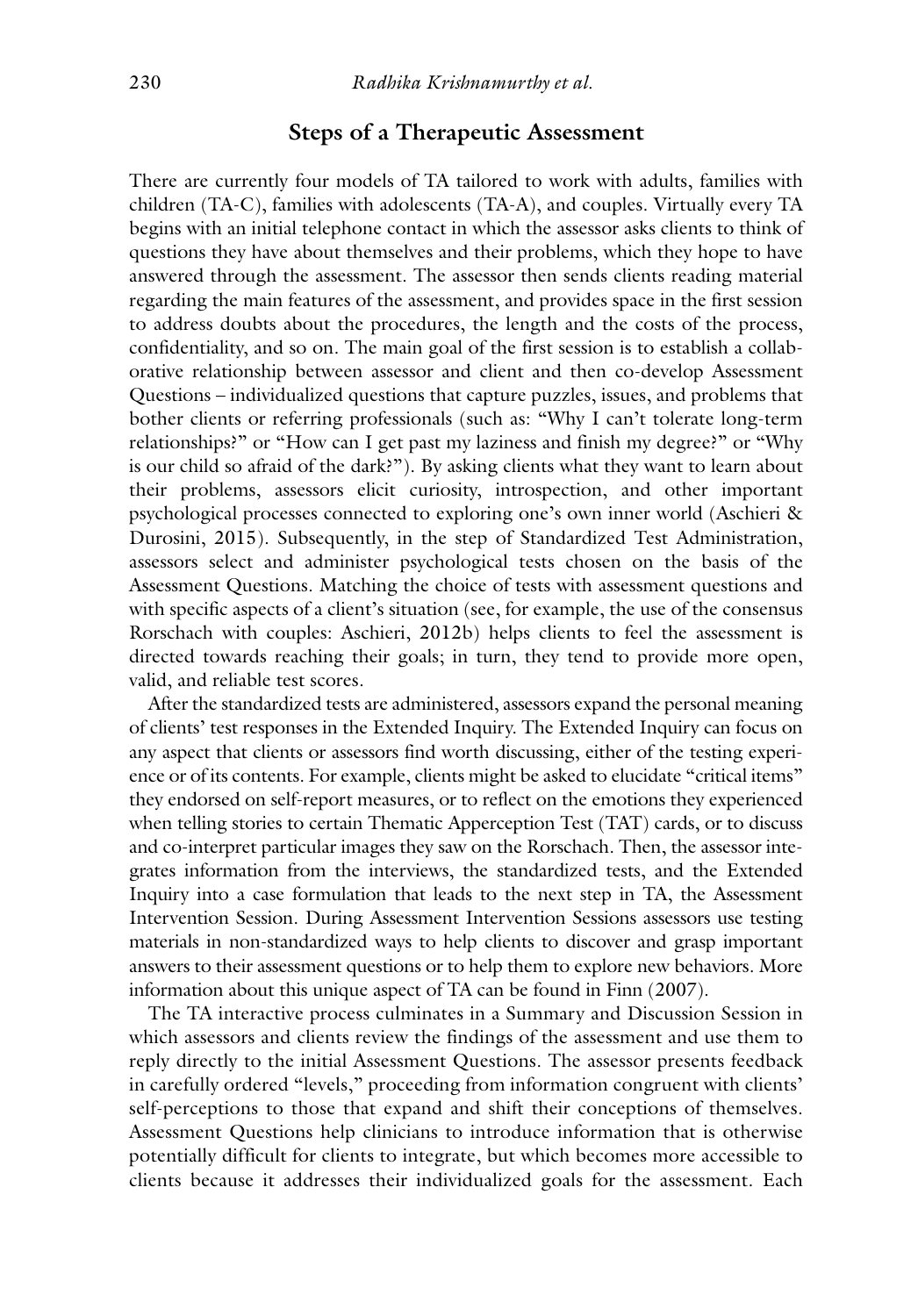finding and each potential answer is discussed, re‐shaped, and enriched with new material from the clients' reactions, associations, and real‐life examples. All the information is finally summarized in a written Feedback Letter that is sent to clients to provide them with a review of the main findings and recommendations of the assessment. The combination of oral and written feedback has been shown by Lance and Krishnamurthy (2003) to be better than either one alone in helping clients to understand and make use of assessment findings.

A two‐ to four‐month Follow‐up Session is the last step of TA. This meeting allows assessors to address possible new questions from clients using the testing, to track the changes in their lives, and to refine treatment recommendations.

#### **Empirical Evidence**

Initial evidence for beneficial outcomes associated with therapeutic test feedback came from two controlled studies conducted by Finn and Tonsager (1992) in the US, and Newman and Greenway (1997) in Australia. The first study demonstrated that carefully crafted therapeutic feedback produced significantly decreased symptomatic distress, increased self‐esteem, and increased hope about managing problems in an outpatient counseling center client sample, compared with wait‐list controls. These gains were achieved regardless of initial level of distress, severity and type of pathology, prior attitudes about mental health providers and services, and time interval between testing, feedback, and follow‐up. The outcomes were also shown not to be a function simply of feeling accepted or cared for by the examiner. The second investigation replicated these findings in a similarly designed study, with supplemental evidence that the results were not due to the test administration itself or overall level of client satisfaction. These compelling findings have since received expanded support in a series of empirical investigations with diverse samples, revealing positive process and outcome effects. For example, Allen, Montgomery, Tubman, Frazier, and Escovar (2003) showed that university students who received personalized assessment feedback achieved significantly higher scores on rapport (i.e., positive evaluations of examiner and sessions) and self‐enhancement (accurate mirroring, self‐esteem, self‐competence, and self-understanding) indices than no-feedback controls.

With regards to treatment samples, Ackerman, Hilsenroth, Baity, and Blagys (2000) compared the utility of a TA model and a traditional model of assessment in an outpatient sample. They found significantly fewer dropouts/greater continuance into psychotherapy in the TA group, and facilitative effects of the TA model on therapeutic alliance. Smith, Eichler, Norman, and Smith (2015) found a significant reduction in client‐reported symptomatic distress, reflected in a medium effect size of *d* = 0.50, and a significant change in the direction of a downward trajectory of distress, for adult clients who received a collaborative/therapeutic assessment as a mid‐therapy consultative intervention. Tharinger et al. (2009) reported effects of TA with children and their caregivers as including significantly higher service satisfaction, higher positive emotions, and lower ratings of child externalizing and internalizing problems by mothers in pre–post assessment comparisons. They also found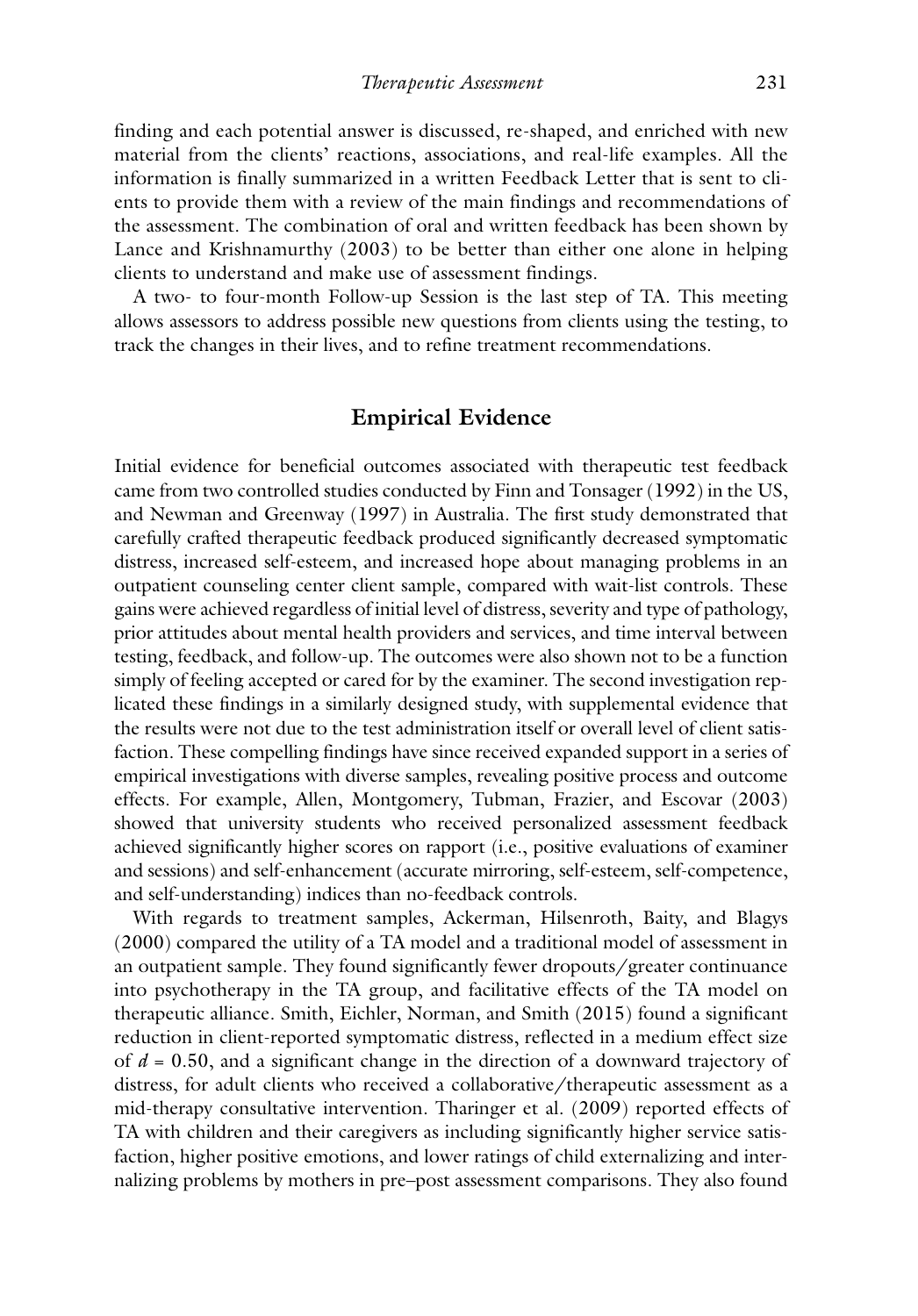significantly decreased child symptomatology and improved family functioning as reported by both children and mothers.

Notably, a recent meta‐analytic study provided strong support for the effectiveness of therapeutic assessment methods. Poston and Hanson's (2010) meta‐analysis of data from 17 published studies involving a total of 1,496 participants showed an overall robust effect of therapeutic assessment  $(d = 0.42)$ . Furthermore, they found significant positive effects for therapy process and outcome variables. The researchers concluded that therapeutically delivered psychological assessment and feedback offers substantial, clinically meaningful benefits.

A recent development in collaborative/therapeutic assessment investigations has involved newer methodologies such as single‐case/time‐series research designs, which are well suited to efficacy studies. For example, Smith, Wolf, Handler, and Nash (2009) employed a time‐series design to evaluate clinical improvements associated with a family TA intervention. Using multiple personality and behavioral measures as dependent variables, the researchers conducted five‐phase comparison analyses extending from pretreatment baseline assessment through intervention and follow‐up. Results showed significant improvements in parent‐rated child behaviors and family distress, and an overall trajectory of positive change as a result of the family TA intervention. Note that use of this design revealed specific change mechanisms at different stages. Aschieri and Smith (2012) similarly utilized a time‐series design in a TA demonstration with an adult client, which consisted of daily data collection over a 28‐day period extending from pre‐TA baseline assessment through TA application. Level‐change analyses indicated significant improvements in the client's ability to express affection and a trend toward improvement in anxiety from baseline to TA delivery, with an overall significant improvement on a composite index. Slope‐change analyses revealed movement towards positive change over the course of the study period. The researchers commented that case‐based daily measure designs of the kind used in this and similar studies are particularly useful as a clinically‐oriented, client‐ and researcher/practitioner‐friendly method of documenting TA effectiveness.

Overall, the evidence for collaborative/therapeutic assessment effects is strong in terms of positive change processes and outcomes associated with this method of assessment, even without the introduction of conventional psychotherapy. Numerous other investigations have amplified the data on these effects in a variety of applications, discussed in the next section.

#### **Applications**

The literature on collaborative/therapeutic assessment contains illustrations of its applications with various age groups (adult, adolescent, child/family), settings (e.g., clinical inpatient and outpatient, forensic, counseling), and contexts (neuropsychological evaluation, career counseling, healthcare). Case studies have shown its use with clients presenting with various disorders (e.g. adult Attention Deficit Disorder, child Oppositional Defiant Disorder, trauma and dissociation, eating disorders, personality disorders, self‐ harm, etc.). This literature further shows worldwide, cross-national applications.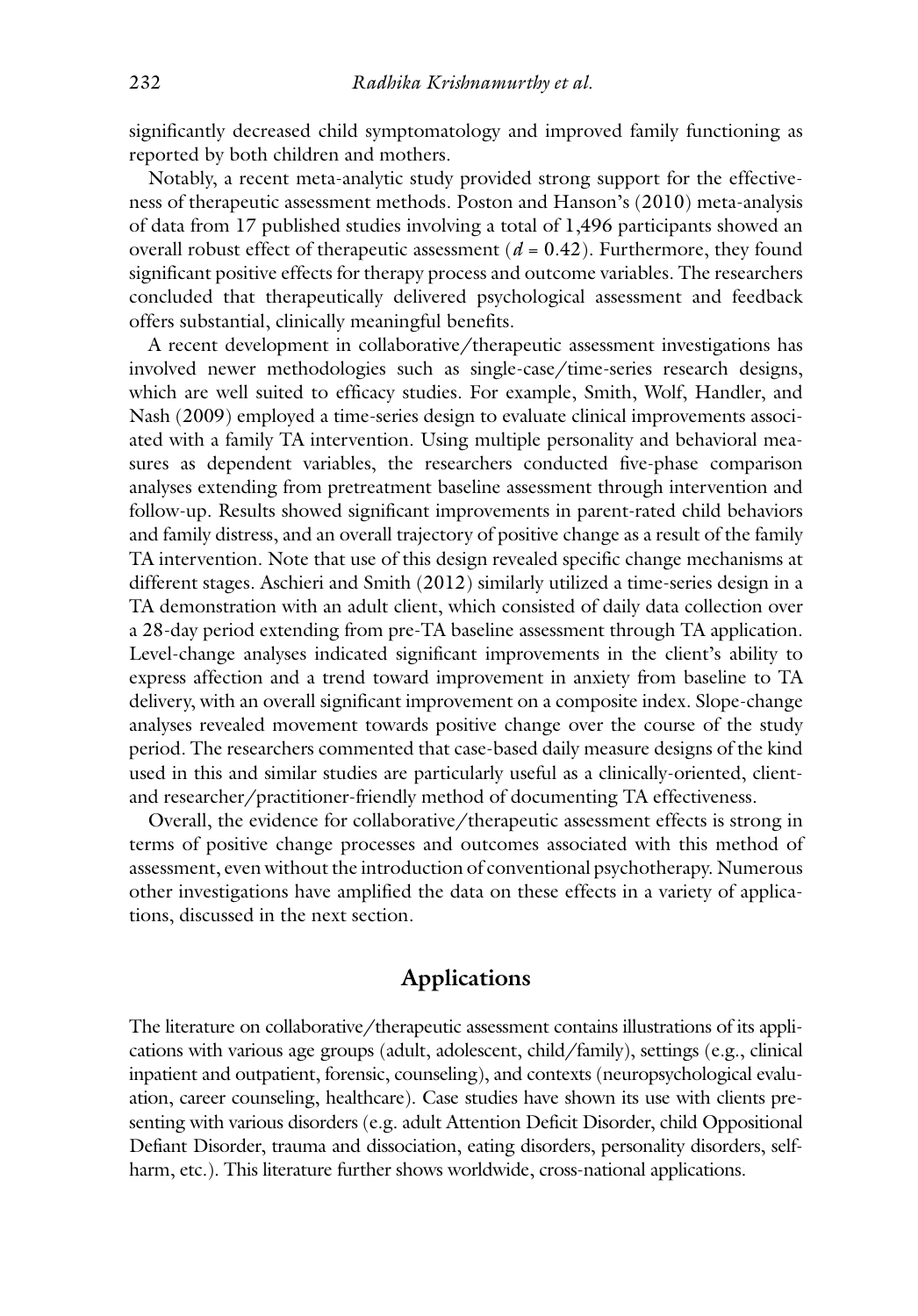#### Age groups

Among applications of the TA model with adult clients, Finn (2003) provided a case study of a man diagnosed with Attention Deficit Disorder and presenting with disorganization and relationship difficulties. This report illustrated TA's utility in (a) helping clients to "rewrite" problematic or incomplete self‐narratives through the use of the assessment tools as "empathy magnifiers" (p. 126), and (b) overcoming treatment impasses by enlisting both client and referring therapist as collaborators. Wygant and Fleming (2008) summarized a TA with a young adult man assessed after receiving crisis stabilization for a suicide attempt. In this case, the assessment and feedback generated useful insight through processes of conceptualizing and discussing underlying personality characteristics. Armstrong (2012) and Overton (2012) discussed TA use with female clients who had traumatic/abusive backgrounds, showing how assessment and feedback can aid such clients to develop cognitive control and emotional strength. Tarocchi, Aschieri, Fantini, and Smith (2013) used a single‐case repeated measure design with a severely traumatized woman suffering from complicated trauma; this case highlighted the transformative effect of TA during the intervention and the follow‐up. Across the aforementioned studies, the tests used ranged from an intelligence test to self-report personality inventories, a trauma measure, a performance-based personality measure, and a structured diagnostic interview, demonstrating that TA is not limited to the use of specific tests and measures.

TA may be particularly useful as a timely and rapid intervention with adolescent clients so as to prevent difficulties from intensifying or becoming entrenched. In TA‐A, the adolescent's parent is involved in generating questions to be addressed in the summary session, while the adolescent's privacy is maintained during the testing. Among recent published reports of TA‐A are Ougrin et al.'s (2012) application of a modified TA approach with teenagers engaging in self‐harm, revealing a more favorable impact for non‐suicidal than suicidal self‐harming adolescents. Austin, Krumholz, and Tharinger's (2012) case example of TA with a drug‐using adolescent and his parents demonstrated the responsiveness of the method to the developmental status and family context of adolescents. Toivakka (2012) described his collaborative assessment of a teenage girl with psychotic features complicated by self‐mutilation, drug overdose, and alcohol misuse, assessed in a psychiatric hospital in Finland. Using a series of measures including an intelligence test, the Rorschach, human figure drawings, and fantasy animal drawings, the case demonstrated the impact of feedback in fostering parents' understanding and empathy as a vehicle for improvement in the adolescent's functioning. Another case example by Frackowiak (2012), involving assessment of attachment and neuropsychological functioning in a poorly functioning adopted teenager, also underscored the importance of developing a relationship with both parent(s) and teenager in the process of conducting therapeutically oriented assessment and feedback.

TA with children requires some further adjustments relative to procedures used with adults and adolescents. It invariably involves parents/legal guardians throughout the process, and is designed to enhance parents' understanding of their child as well as promote change (Tharinger et al., 2009). Handler (2006) provided a detailed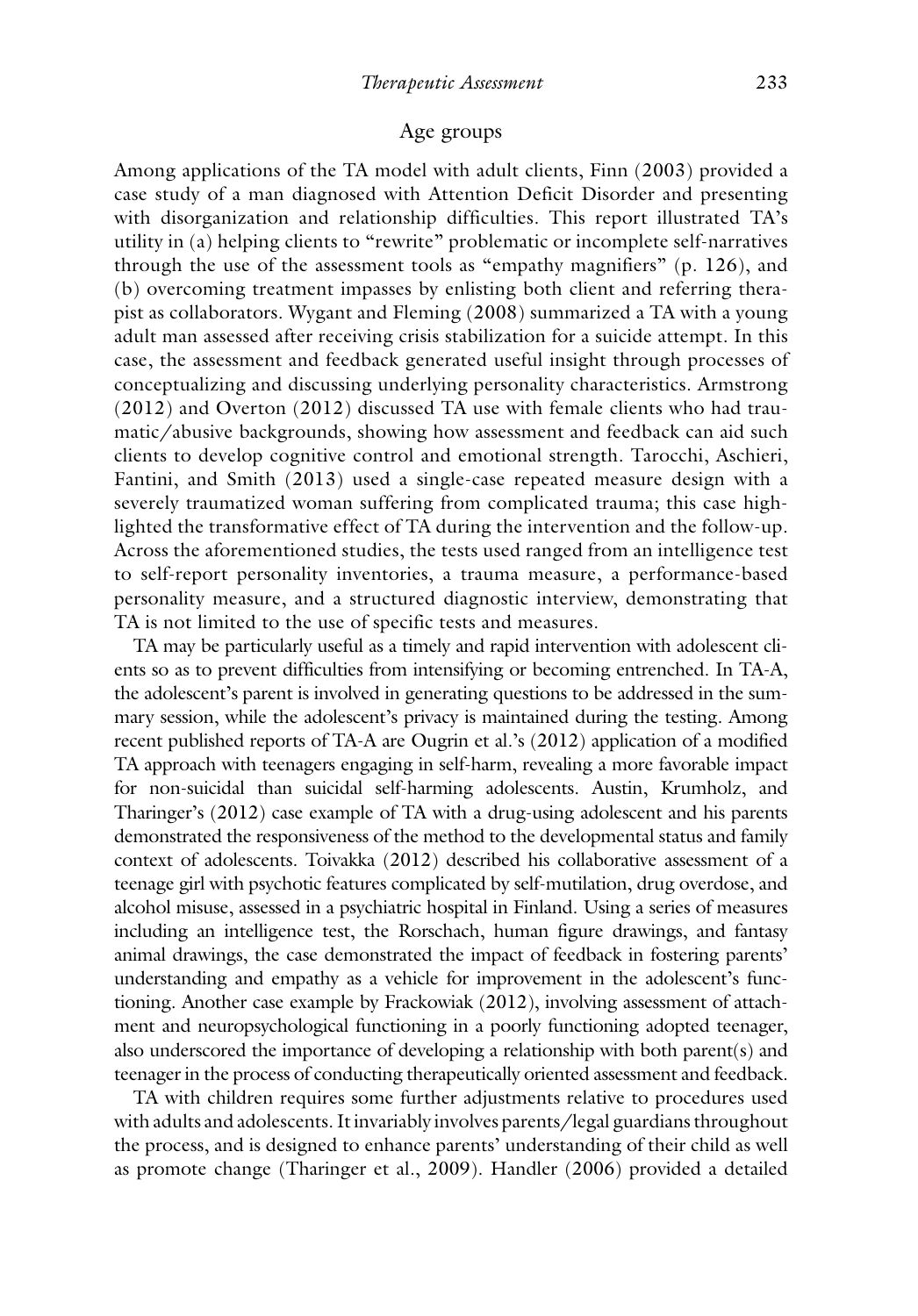description of TA with children and adolescents that includes discussing how to adapt traditional assessment techniques and incorporate storytelling approaches in this paradigm. More recently, Aschieri, Fantini, and Bertrando (2012) gave a detailed overview of TA‐C procedures with children in family therapy. Examples of TA‐C work are also provided in several case reports. Purves (2002) examined the value of collaborative/therapeutic assessments of children in foster care and mothers seeking return of their children from foster care, showing how their initial resistances dissipate through the method's provision of a sense of agency. Hamilton et al. (2009) demonstrated how maladaptive family processes and interactions come to light and can be addressed through this method. Tharinger et al. (2012) described having parents observe and process their child's assessment through live video feed or a one‐way mirror as a means of fostering understanding and change. Fantini, Aschieri, and Bertrando (2013) described performing TA in a series of systematic steps, including family intervention, summary/discussion and feedback segments, in the case of a four‐year‐old child assessed in Italy; this method was shown to be a useful means of achieving new viewpoints and emotions in the family. These and other published works shed light on a variety of useful strategies and the overall merits of TA with children and families.

#### Settings and contexts

Collaborative/Therapeutic Assessment has been usefully applied with clients in a broad range of clinical, counseling, and forensic settings. While most of the previously mentioned case reports come from outpatient clinical and counseling settings, one noteworthy example of inpatient application is from Michel (2002) who described TA with adolescents hospitalized for eating disorders. In this account, TA‐A was shown to help overcome typical resistances seen in this population through providing teenage clients with a sense of personal control and assisting in identity development. The TA literature spans case examples involving a variety of disorders seen in outpatient and inpatient settings, ranging from child Oppositional Defiant Disorder (e.g., Smith, Handler, & Nash, 2010) to adult personality disorders (e.g., de Saeger et al., 2014). In addition to its use with individuals and families, TA has been usefully applied in the context of couples counseling (e.g., Uhinki, 2001).

TA's reach is certainly not limited to personality assessment, as several previously mentioned examples show its utility in cases where the referral for assessment includes questions of cognitive/intellectual functioning. In fact, Gorske (2008) provided a report of therapeutic neuropsychological assessment of a young woman with a brain tumor to demonstrate how it can enhance the patient's overall sense of wellbeing. Forensic application of TA is discussed by Evans (2013), addressing its use in cases involving termination of parental rights as well as with criminal offenders; this is a relatively new frontier for TA that is likely to expand in the near future.

TA applications are beginning to extend from traditional mental health settings into the broader healthcare arena. Smith and George (2012) described the application of TA in assessing cancer-related trauma in a patient seen in a healthcare setting.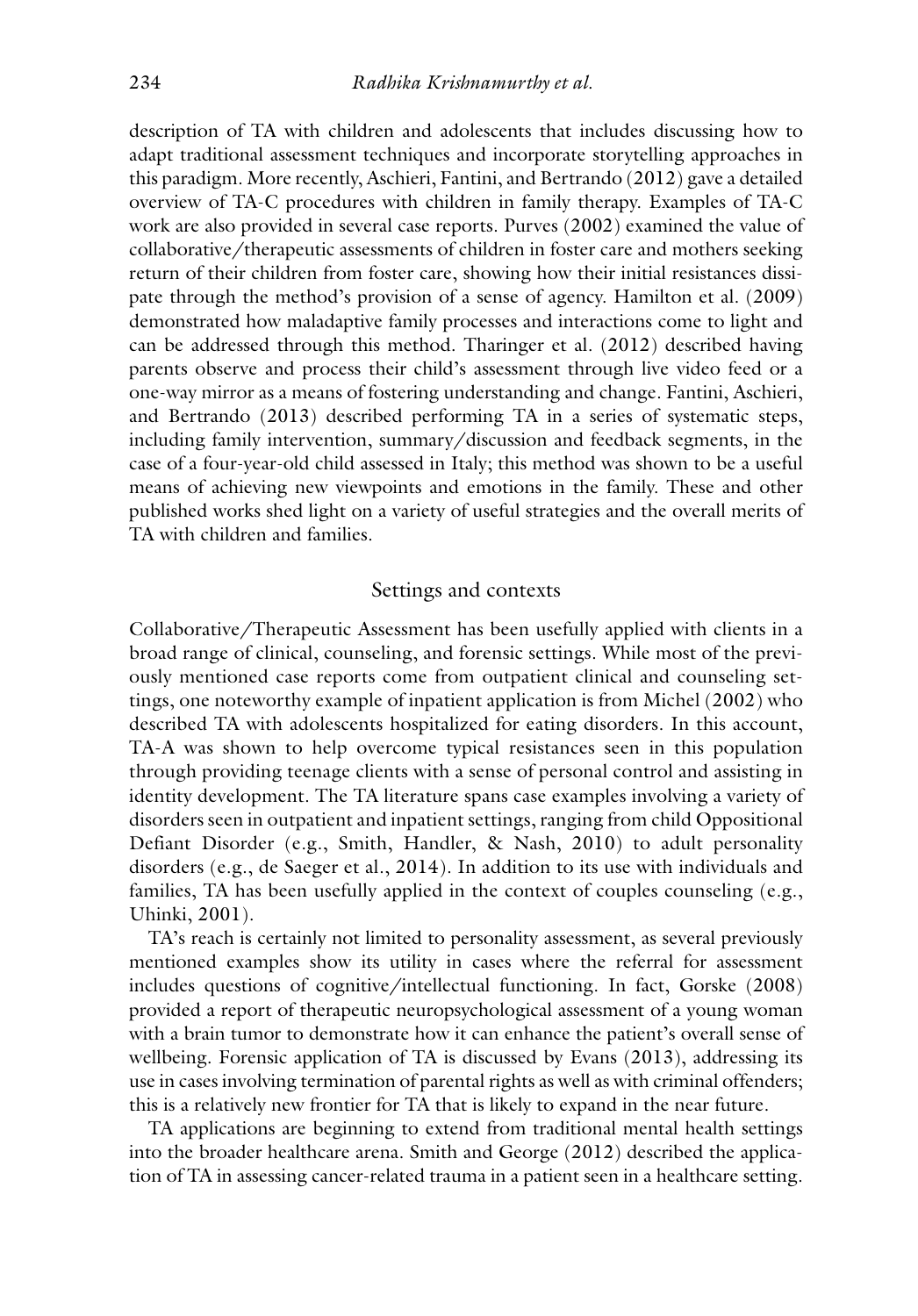In this example, TA served as a brief intervention that enabled the patient to reduce affective distress, regain a sense of control and move forward with her life, in addition to addressing her unresolved attachment trauma. Miller, Cano, and Wurm (2013) discussed use of a motivational TA approach in alleviating pain and improving wellbeing in chronic pain patients and their spouses; this was a demonstration of an effective couples assessment and intervention strategy that fostered gains in both partners. Smith, Finn, Swain, and Handler (2010) described a family‐centered application in the case of a child presenting in the emergency department of a children's hospital with medically unexplained neurological impairments. This report exemplified a systemic approach wherein the recipients of feedback included the medical professionals. With the recent entry of psychologists into primary and integrated healthcare settings, TA can support systemic goals in cases involving the interface of medical and psychological conditions.

#### **Training in Therapeutic Assessment**

TA training has gained momentum in graduate psychology programs, being incorporated into personality assessment coursework (Finn, 1998) and/or offered through advanced seminars (e.g., Martin, 2013) and practica (Hanson, 2013). As a result, many students have some exposure to TA during their professional training. On the other hand, several graduate programs and internships in clinical and counseling psychology are doing less overall training in psychological assessment, with the result that some students/psychologists interested in learning TA have to find private sources of training (e.g., professional workshops). Among these alternative resources are TA institutes established in Austin (Texas), Milan (Italy) and Tokyo (Japan) that offer advanced, in‐depth training. TA workshops and research presentations have also featured prominently in the international Society for Personality Assessment's annual convention over the last several years.

Training in Therapeutic Assessment has three aspects: (1) gaining competence in standardized psychological tests and in case conceptualization; (2) learning the structure and techniques of Therapeutic Assessment (e.g., how to do an Extended Inquiry of a standardized test); and (3) developing therapeutic skills such as alliance building and supporting clients as they explore dissociated affect states. The Therapeutic Assessment Institute (TAI) coordinates workshops around the world on the theory and techniques of TA (www.therapeuticassessment.com), and there are now many published teaching resources available (e.g., Finn, 1996, 2007; Finn, Fischer, & Handler, 2012; Levak, Siegel, & Nichols, 2011). TAI faculty members provide consultation to advanced practitioners learning how to use test materials therapeutically with clients. And an intriguing fact frequently reported in the literature is that assessors often grow and change personally in important ways as they learn TA (e.g., Finn, 1998; Haydel, Mercer, & Rosenblatt, 2011; Krishnamurthy, 2012). Finn (2005) attributes this effect to the expanded empathy assessors must develop in order to understand and help clients whom other professionals find confusing, disturbing, or off‐putting.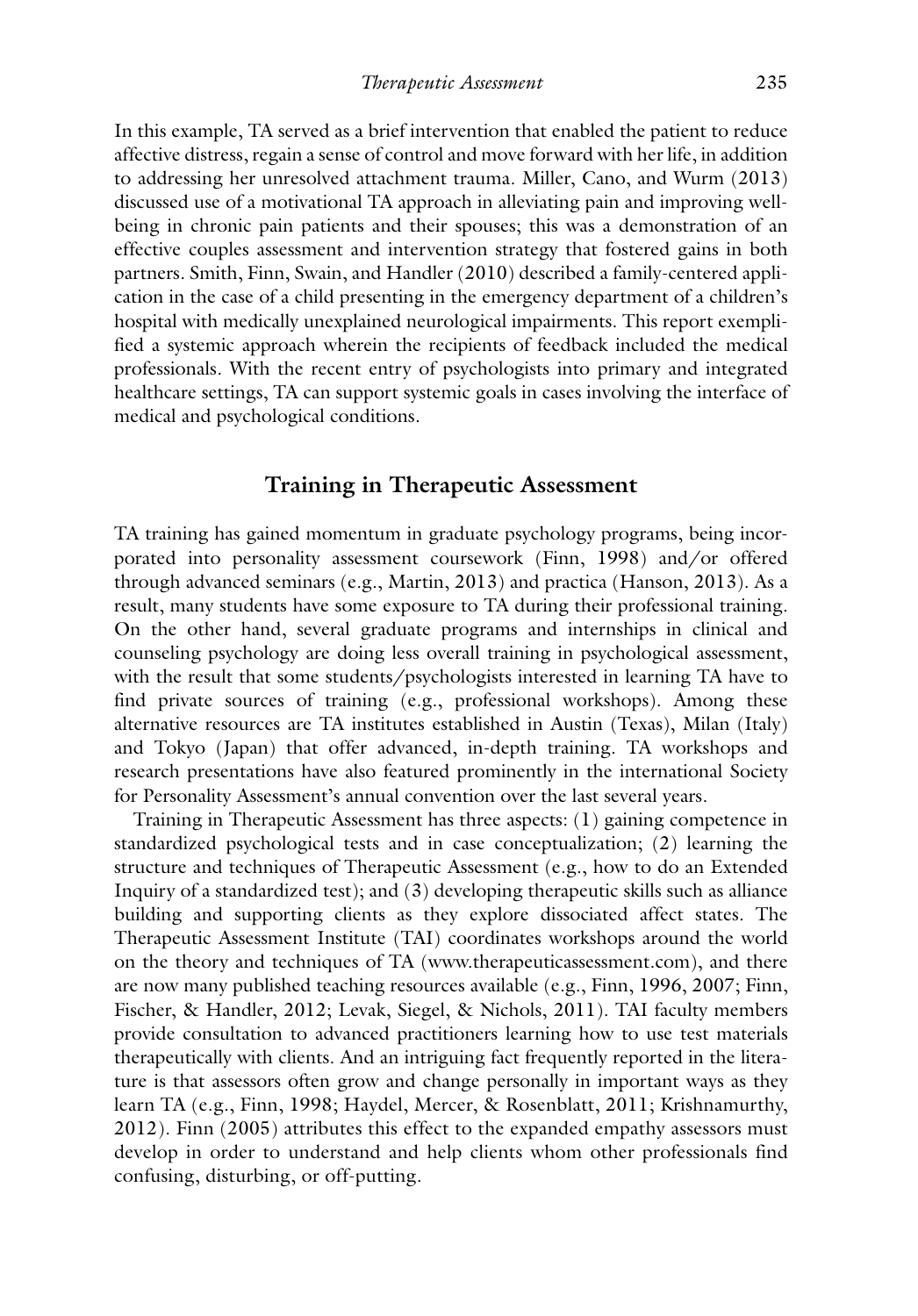#### **Future Directions**

Current research on TA is focused on identifying moderator variables – those client, assessor, or contextual factors that influence how useful TA is for a particular client. Also, although much has been written about why TA works, very little research has been done to test and identify specific therapeutic mechanisms. A recent study by Jourdan and Krishnamurthy (2015) represents a first step in investigating whether active note‐taking by the client during the feedback session will strengthen his/her recollection and use of the oral feedback in subsequent therapy sessions. Also, some research is being directed towards evaluating how effective certain TA techniques are in isolation. For example, Tharinger and Pilgrim (2012) studied the use of child feedback fables in a standard neuropsychology practice and found that they greatly impacted children and parents.

Currently, the Therapeutic Assessment Institute is working to develop distance learning methods, such as supervision groups, webinars, and training videotapes, for practitioners interesting in learning TA in their localities. The TAI is also developing teaching materials, reading lists, and sample syllabi for graduate instructors who wish to include TA in their courses. In recent years, the TAI has established a certification program in TA, for those practitioners who want a guarantee that they are practicing TA at an advanced level.

As described above, TA was developed for use in clinical and counseling practice, but some practitioners are exploring its use in new settings, such as parenting plan evaluations (Evans, 2013), mandatory treatment of violent offenders (Chudzik & Aschieri, 2013), career counseling (Essig & Kelly, 2013), and executive coaching (Del Giudice, Yanovsky, & Finn, 2014).

#### **Conclusions**

The future of psychological assessment in clinical and counseling practice lies in value‐laden, meaningful assessment practices. This is essential when current time demands promote quick screenings that may result in unsatisfying assessment experiences for clients. Collaborative/Therapeutic Assessment models, particularly TA, represent an evidence‐based approach that has proven effectiveness in a broad range of applications. Further research, demonstrations, and training should solidify its use in assessment practice.

#### **References**

- Ackerman, S.J., Hilsenroth, M.J., Baity, M.R., & Blagys, M.D. (2000). Interaction of therapeutic process and alliance during psychological assessment. *Journal of Personality Assessment, 75* (1), 82–109.
- Allen, A., Montgomery, M., Tubman, J., Frazier, L., & Escovar, L. (2003). The effects of assessment feedback on rapport‐building and self‐enhancement processes. *Journal of Mental Health Counseling, 25* (3), 165–182.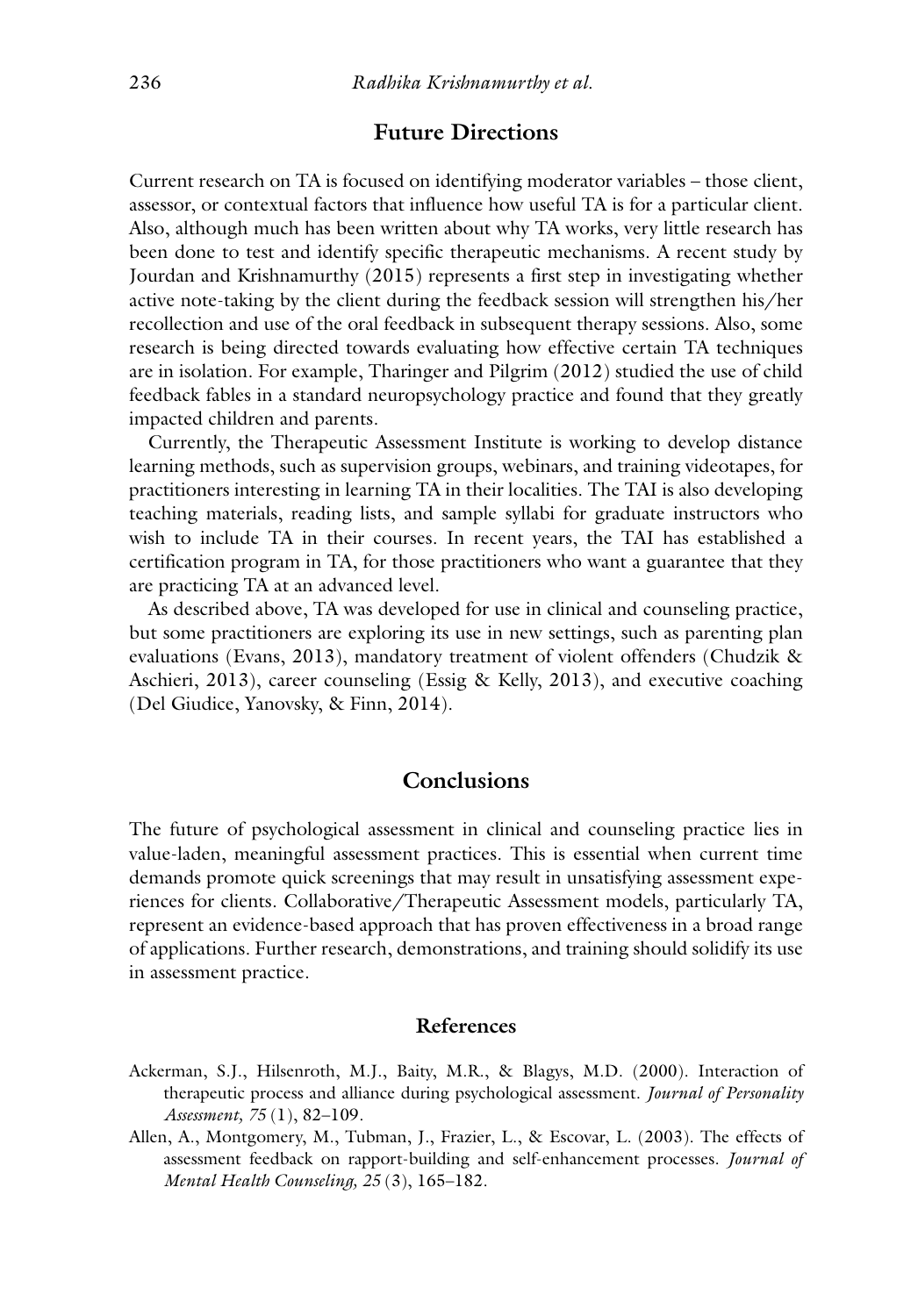- Armstrong, J. (2012). Therapeutic assessment of a dissociating client: Learning internal navigation. In S.E. Finn, C.T. Fischer, & L. Handler (Eds.), *Collaborative/Therapeutic Assessment: A Casebook and Guide* (pp. 27–46). Hoboken, NJ: John Wiley & Sons, Ltd.
- Aschieri, F. (2012a). Epistemological and ethical challenges in standardized testing and collaborative assessment. *Journal of Humanistic Psychology, 52* (3), 350–368.
- Aschieri, F. (2012b). The conjoint Rorschach comprehensive system: Reliability and validity in clinical and non‐clinical couples. *Journal of Personality Assessment, 95* (1), 46–53.
- Aschieri, F., & Durosini, I. (2015). Development of a new measure of curiosity about self: The Self‐Curiosity Attitude‐Interest Scale. *Testing, Psychometrics, Methodology in Applied Psychology, 22* (3), 326–346.
- Aschieri, F., Fantini, F., & Bertrando, P. (2012). Therapeutic Assessment with children in family therapy. *Australian and New Zealand Journal of Family Therapy, 33* (4), 285–298.
- Aschieri, F., & Smith, J.D. (2012). The effectiveness of an adult Therapeutic Assessment: A single‐case time‐series experiment. *Journal of Personality Assessment, 94* (1), 1–11.
- Austin, C.A., Krumholz, L.S., & Tharinger, D.J. (2012). Therapeutic Assessment with an adolescent: Choosing connections over substances. *Journal of Personality Assessment, 94* (6), 571–585.
- Berg, M.R. (1984). Expanding the parameters of psychological testing. *Bulletin of the Menninger Clinic, 48* (1), 10–24.
- Bromberg, P.M. (2012). *The Shadow of the Tsunami and the Growth of the Relational Mind*. New York: Routledge.
- Chudzik, L., & Aschieri, F. (2013). Clinical relationships with forensic clients: A three‐ dimensional model. *Aggression and Violent Behavior, 18* (6), 722–731.
- Del Giudice, M.J., Yanovsky, B., & Finn, S.E. (2014). Personality assessment and feedback practices among executive coaches: In search of a paradigm. *Consulting Psychology Journal: Practice and Research, 66* (3), 155–172.
- de Saeger, H., Kamphuis, J.H., Finn, S.E., Smith, J.D., Verheul, R., van Busschbach, J.J., … Horn, E.K. (2014). Therapeutic Assessment promotes treatment readiness but does not affect symptom change in patients with personality disorders: Findings from a randomized clinical trial. *Psychological Assessment, 26* (2), 474–483.
- Essig, G.N., & Kelly, K.R. (2013). Comparison of the effectiveness of two assessment feedback models in reducing career indecision. *Journal of Career Assessment, 21* (4), 519–536.
- Evans, B. (2013). The forensic corner. *The TA Connection, 1* (1), 18–21.
- Fantini, F., Aschieri, F., & Bertrando, P. (2013). "Is our daughter crazy or bad?" A case study of Therapeutic Assessment with children. *Contemporary Family Therapy: An International Journal, 35* (4), 731–744.
- Finn, S.E. (1996). *Manual for Using the MMPI‐2 as a Therapeutic Intervention*. Minneapolis: University of Minnesota Press.
- Finn, S.E. (1998). Teaching Therapeutic Assessment in a required graduate course. In L. Handler, & M.J. Hilsenroth (Eds.), *Teaching and Learning Personality Assessment* (pp. 359–376). Mahwah, NJ: Erlbaum.
- Finn, S.E. (2003). Therapeutic Assessment of a man with "ADD". *Journal of Personality Assessment, 80* (2), 115–129.
- Finn, S.E. (2005). How psychological assessment taught me compassion and firmness. *Journal of Personality Assessment, 84* (1), 27–30.
- Finn, S.E. (2007). *In Our Clients' Shoes: Theory and Techniques of Therapeutic Assessment*. Mahwah, NJ: Erlbaum.
- Finn, S.E., Fischer, C.T., & Handler, L. (Eds.) (2012). *Collaborative/Therapeutic Assessment: A Casebook and Guide*. Hoboken, NJ: Wiley.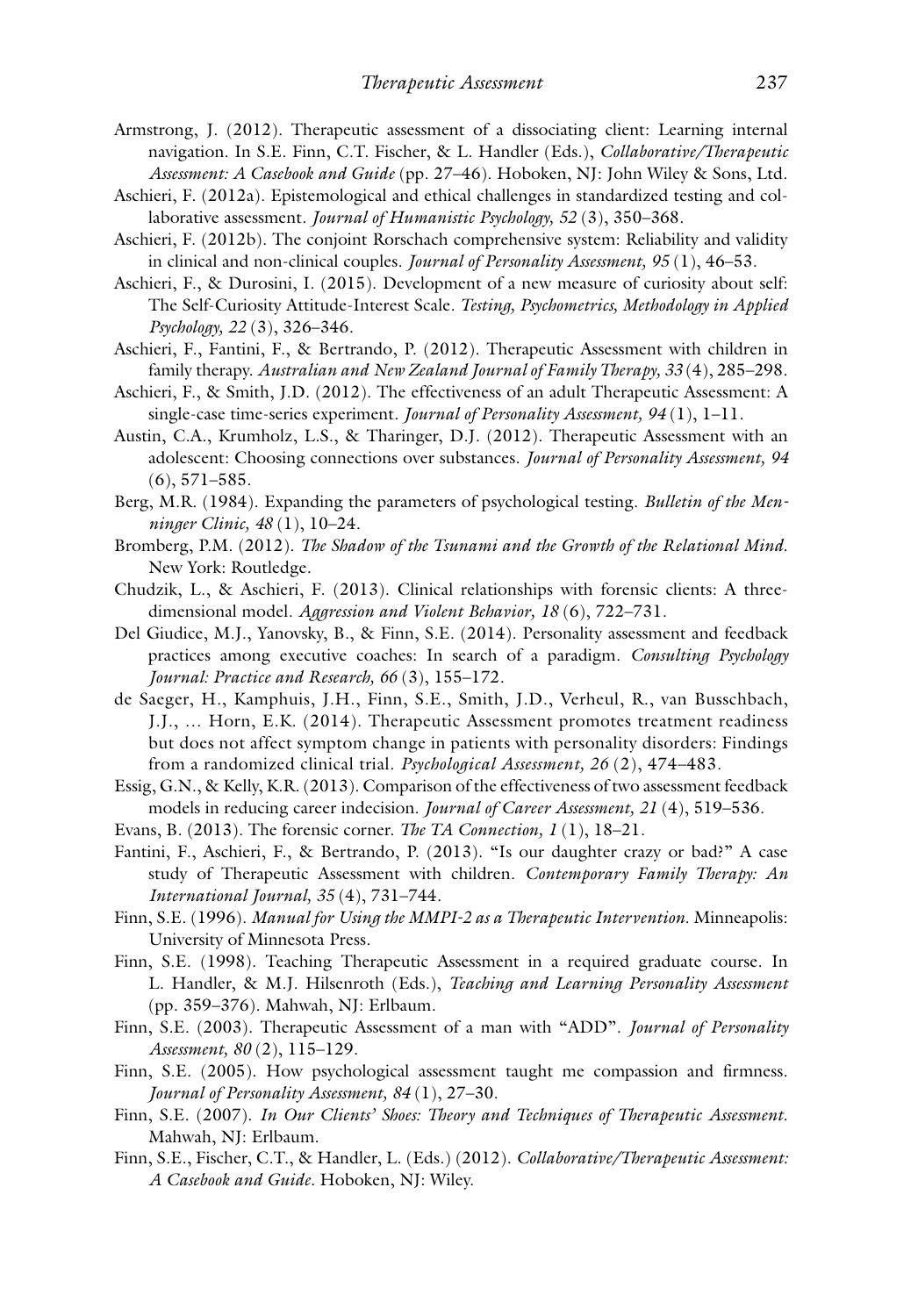- Finn, S.E., & Tonsager, M.E. (1992). Therapeutic effects of providing MMPI‐2 test feedback to college students awaiting therapy. *Psychological Assessment, 4* (3), 278–287.
- Fischer, C.T. (1985/1994). *Individualizing Psychological Assessment*. Hillsdale, NJ: Erlbaum.
- Fischer, C.T. (2000). Collaborative, individualized assessment. *Journal of Personality Assessment, 74* (1), 2–14.
- Frackowiak, M. (2012). Therapeutic Assessment with an adolescent: An adopted teenager comes to feel understood. In S.E. Finn, C.T. Fischer, and L. Handler (Eds.), *Collaborative/Therapeutic Assessment: A Casebook and Guide* (pp. 225–242). Hoboken, NJ: Wiley.
- Gorske, T.T. (2008). Therapeutic neuropsychological assessment: A humanistic model and case example. *Journal of Humanistic Psychology, 48* (3), 320–339.
- Hamilton, A.M., Fowler, J.L., Hersh, B., Austin, C.A., Finn, S.E., Tharinger, D.J., … Arora, P. (2009). "Why won't my parents help me?": Therapeutic Assessment of a child and her family. *Journal of Personality Assessment, 91* (2), 108–120.
- Handler, L. (2006). The use of therapeutic assessment with children and adolescents. In S.R. Smith, & L. Handler (Eds.), *The Clinical Assessment of Children and Adolescents: A Practitioner's Handbook* (pp. 53–72). Mahwah, NJ: Erlbaum.
- Hanson, W. (2013). Teaching Therapeutic Assessment practica. *The TA Connection, 1* (2), 7–13.
- Harrower, M. (1956). Projective counseling: A psychotherapeutic technique. *American Journal of Psychotherapy, 10* (1), 74–86.
- Haydel, M.E., Mercer, B.L., & Rosenblatt, E. (2011). Training assessors in Therapeutic Assessment. *Journal of Personality Assessment, 93* (1), 16–22.
- Husserl, E. (1962). *Ideas: General Introduction to Pure Phenomenology*. London: Collier (originally published 1913).
- Jourdan, B., & Krishnamurthy, R. (2015). *Increasing the recall and use of psychological test feedback through client note‐taking activity*. Paper submitted for presentation at the 2016 Annual Convention of the Society for Personality Assessment, Chicago, IL.
- Krishnamurthy, R. (2012). *Introduction to teaching and learning therapeutic assessment*. In R. Krishnamurthy (Chair), "Self‐discovery and reflective learning through therapeutic assessment". Integrated paper session presented at the Annual Meeting of the Society for Personality Assessment, Chicago, IL.
- Lance, B.R., & Krishnamurthy, R. (2003). *A comparison of the effectiveness of three modes of MMPI‐2 test feedback*. In A. Caldwell (Chair), "MMPI‐2/MMPI‐A". Paper presented at the Annual Meeting of the Society for Personality Assessment, San Francisco, CA.
- Levak, R.W., Siegel, L., & Nichols, D.S. (2011). *Therapeutic Feedback with the MMPI‐2: A Positive Psychology Approach*. New York: Routledge.
- Martin, H. (2013). Teaching Therapeutic Assessment. *The TA Connection, 1* (1), 7–12.
- Michel, D.M. (2002). Psychological assessment as a therapeutic intervention in patients hospitalized with eating disorders. *Professional Psychology: Research and Practice, 33* (5), 470–477.
- Miller, L.R., Cano, A., & Wurm, L.H. (2013). A motivational therapeutic assessment improves pain, mood, and relationship satisfaction in couples with chronic pain. *Journal of Pain, 14* (5), 525–537.
- Newman, M.L., & Greenway, P. (1997). Therapeutic effects of providing MMPI‐2 test feedback to clients at a university counseling service: A collaborative approach. *Psychological Assessment, 9* (2), 122–131.
- Ougrin, D., Zundel, T., Kyriakopoulos, M., Banarsee, R., Stahl, D., & Taylor, E. (2012). Adolescents with suicidal and nonsuicidal self‐harm: Clinical characteristics and response to therapeutic assessment. *Psychological Assessment, 24* (1), 11–20.